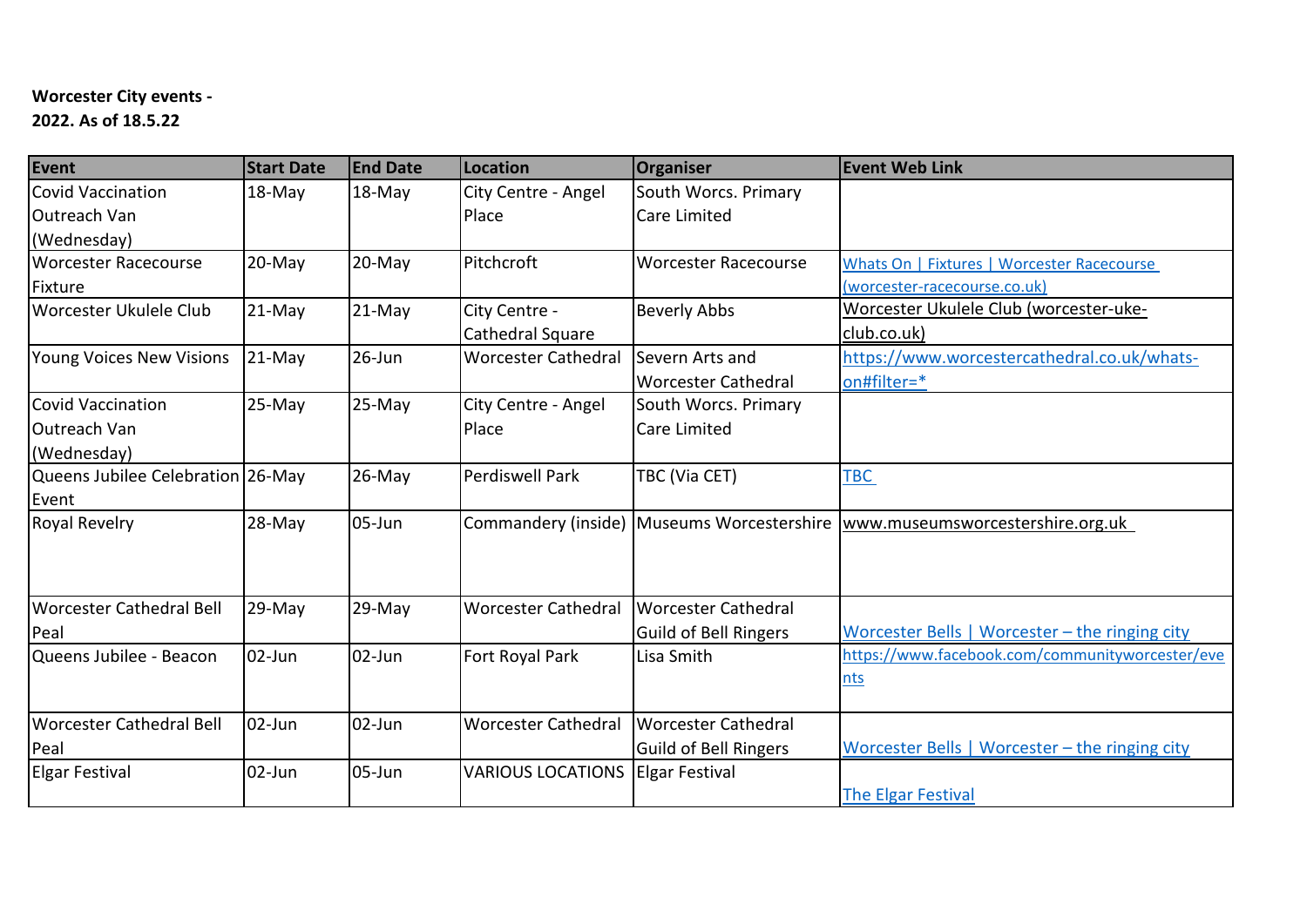| Jubilee Jubilations                                   | l03-Jun    | $03$ -Jun  |                                                             |                                                                                  | Commandery (inside) Museums Worcestershire  www.museumsworcestershire.org.uk |
|-------------------------------------------------------|------------|------------|-------------------------------------------------------------|----------------------------------------------------------------------------------|------------------------------------------------------------------------------|
| <b>Worcester High St Fine</b><br><b>Food Market</b>   | $104$ -Jun | 04-Jun     | City Centre - High<br><b>Street</b>                         | <b>Cotswold Markets</b>                                                          | https://www.cotswoldmarkets.com/worcester-<br>high-street-fine-food-gift     |
| Worcester Racecourse<br>Fixture - Ladies Day          | 04-Jun     | 04-Jun     | Pitchcroft                                                  |                                                                                  | Whats On   Fixtures   Worcester Racecourse<br>(worcester-racecourse.co.uk)   |
| Worcester High Street Arts   11-Jun<br>& Craft Market |            | $11$ -Jun  | City Centre - High<br><b>Street</b>                         | <b>Cotswold Markets</b>                                                          | https://www.cotswoldmarkets.com/worcester-<br>high-street-craft              |
| Worcester Racecourse<br>Fixture                       | $11$ -Jun  | $11$ -Jun  | <b>Pitchcroft</b>                                           |                                                                                  | Whats On   Fixtures   Worcester Racecourse<br>(worcester-racecourse.co.uk)   |
| Royal Three Counties Show 17-Jun                      |            | 17-Jun     | <b>Three Counties</b><br>Showground                         | <b>Three Counties</b><br>Showground                                              | <b>Welcome, Three Counties Showground</b>                                    |
| Fox Trot Morris Men event 18-Jun                      |            | $18 - Jun$ | <b>VARIOUS LOCATIONS</b>                                    | <b>Foxs Morris</b>                                                               |                                                                              |
| <b>Gheluvelt Park Centenary</b>                       | 18-Jun     | $18 - Jun$ | <b>I</b> Gheluvelt Park                                     | Nigel Fish, Worcestershire<br>and Sherwood Forest<br><b>Regiment Association</b> | http://www.wfraworcester.com/index.asp?pageid=345<br>458                     |
| Vegan Market                                          | 18-Jun     | 18-Jun     | City Centre -<br>Cathedral Square and Markets Co<br>High St | Lewis Beresford Vegan                                                            | https://www.veganmarkets.co.uk/                                              |
| Worcester Racecourse<br>Fixture - Family Fun Day      | $19$ -Jun  | $19 - Jun$ |                                                             |                                                                                  | Whats On   Fixtures   Worcester Racecourse<br>(worcester-racecourse.co.uk)   |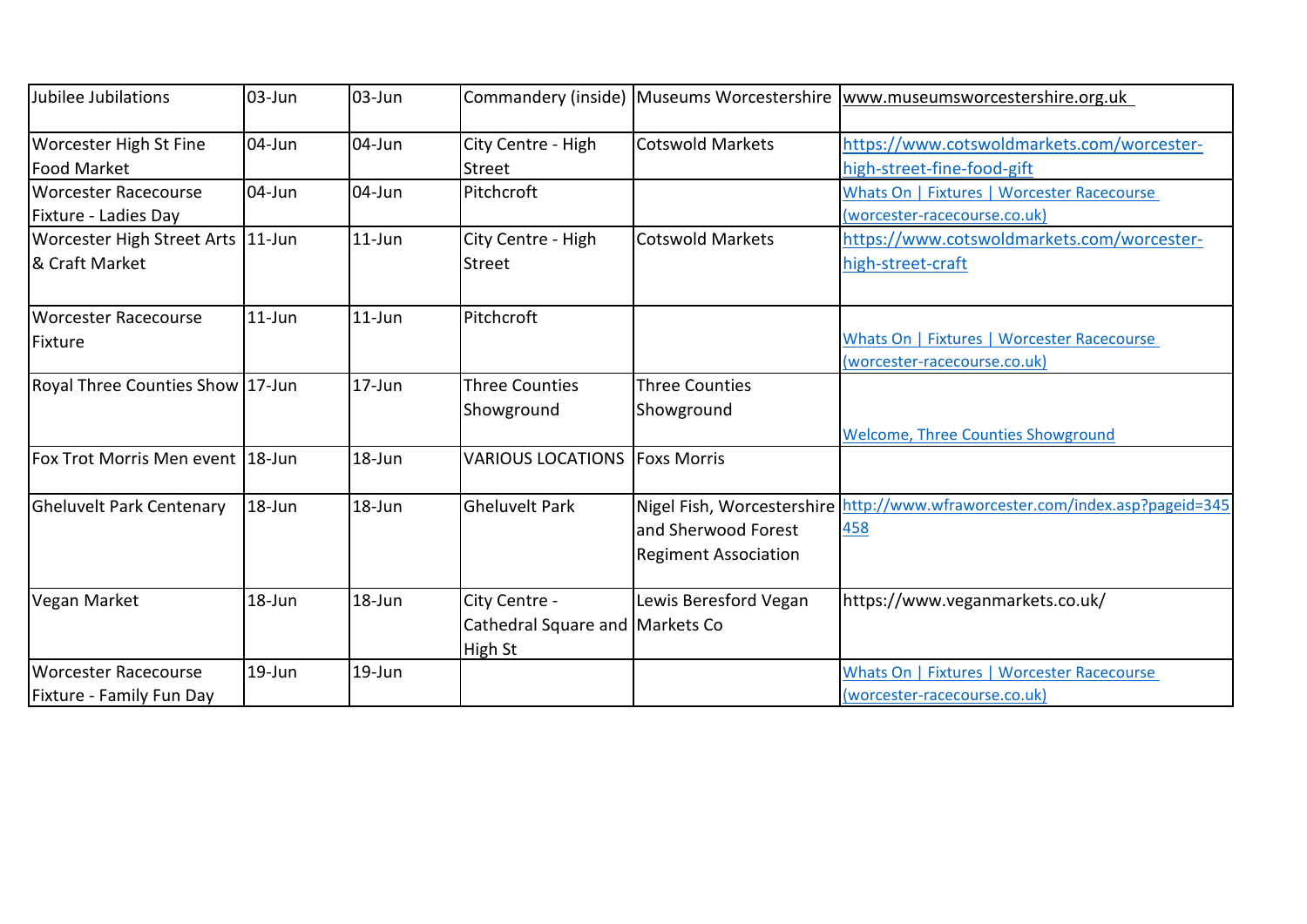| Sunday in the Park                                    | $19 - Jun$  | $19 - Jun$ | Cripplegate Park                    | <b>Friends of Cripplegate</b><br>Park         |                                                                                      |
|-------------------------------------------------------|-------------|------------|-------------------------------------|-----------------------------------------------|--------------------------------------------------------------------------------------|
|                                                       |             |            |                                     |                                               | Friends of Cripplegate Park   Facebook                                               |
| Worcester Tennis Festival                             | 25-Jun      | $25 - Jun$ | City Centre - Outside<br>Guildhall  | Ed Bradford, City of<br><b>Tennis Network</b> | TBC                                                                                  |
| Smooth Criminal - an 80s<br>Murder Mystery            | 25-Jun      | 25-Jun     |                                     | Commandery (inside) Museums Worcestershire    | www.museumsworcestershire.org.uk                                                     |
| <b>Worcester University Open</b><br>Day               | $26$ -Jun   | $26$ -Jun  | <b>VARIOUS LOCATIONS</b>            | University of Worcester                       | https://www.worcester.ac.uk/study/open-days/                                         |
| <b>Community Funfair</b>                              | 27-Jun      | $27 - Jun$ | <b>KGV Playing Fields</b>           | <b>Tommy Wilson Funfairs</b>                  | https://www.facebook.com/WilsonsAmusements/                                          |
| <b>Worcester Carnival</b>                             | 02-Jul      | $02$ -Jul  | <b>VARIOUS LOCATIONS</b>            | Worcester Carnival                            | https://www.facebook.com/worcscarnival2017/                                          |
| <b>Worcester High St Fine</b><br><b>Food Market</b>   | $02$ -Jul   | $02$ -Jul  | City Centre - High<br><b>Street</b> | <b>Cotswold Markets</b>                       | https://www.cotswoldmarkets.com/worcester-<br>high-street-fine-food-gift             |
| 10 year Anniversary of the<br><b>Hive</b>             | $ 02-Jul $  | $02$ -Jul  | The Hive                            | <b>Annalise Stanton</b>                       | <b>Celebrating The HiveAt10 - The Hive</b><br>(thehiveworcester.org)                 |
| Sunday in the Park                                    | $03$ -Jul   | $03$ -Jul  | Cripplegate Park                    | Friends of Cripplegate<br>Park                | <b>Friends of Cripplegate Park   Facebook</b>                                        |
| <b>Worcester Racecourse</b><br>Fixture                | $ 04 - Ju $ | $04$ -Jul  | Pitchcroft                          |                                               | https://www.worcester-racecourse.co.uk/whats-<br>on/summer-afternoon-racing-4th-july |
| Worcester High Street Arts  09-Jul<br>l& Craft Market |             | 09-Jul     | City Centre - High<br>Street        | <b>Cotswold Markets</b>                       | https://www.cotswoldmarkets.com/worcester-<br>high-street-craft                      |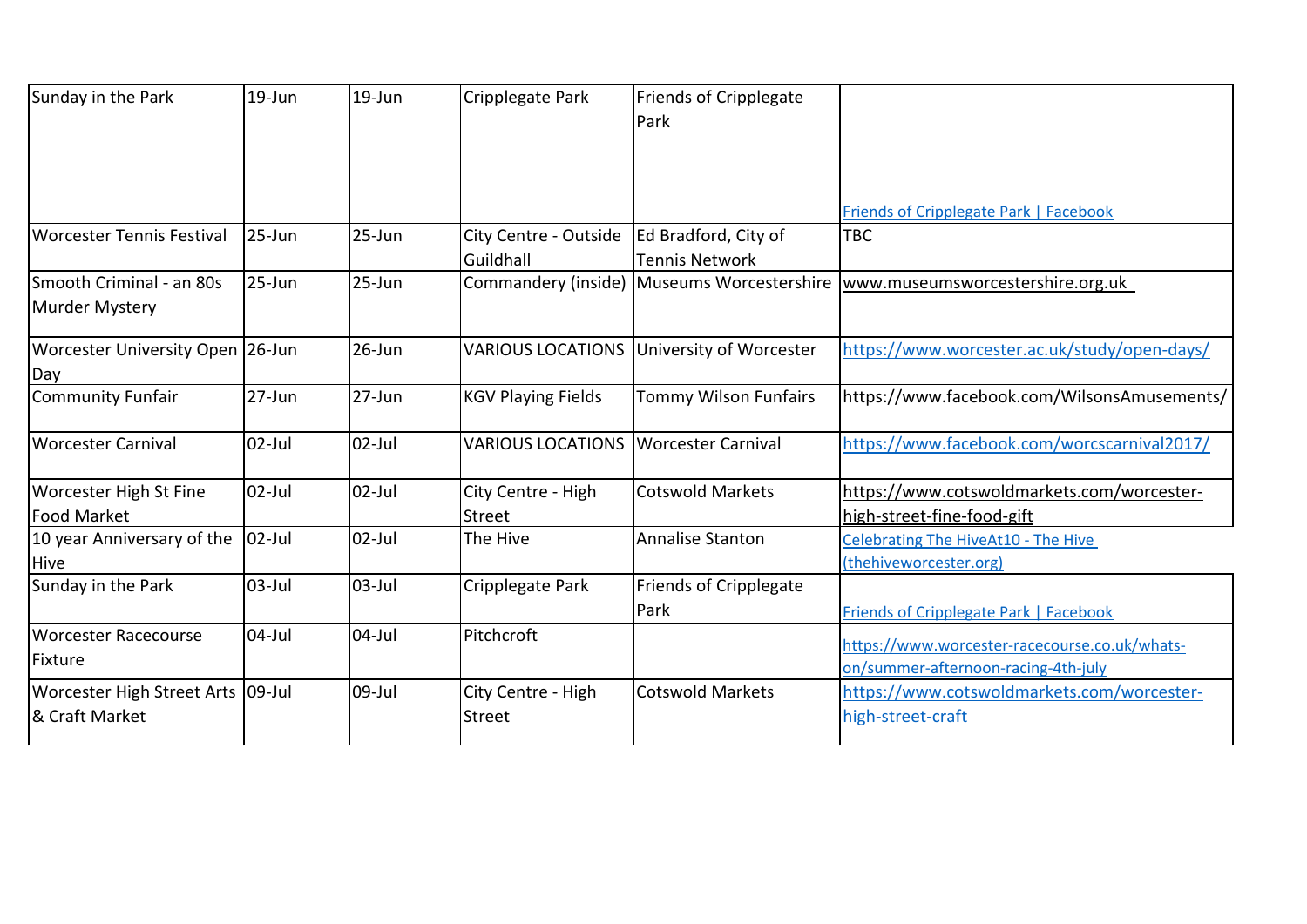| Race for Life                                                         | 09-Jul    | $10$ -Jul | <b>VARIOUS LOCATIONS Cancer Research UK</b> |                                                                | https://raceforlife.cancerresearchuk.org/find-an-<br>event/worcester-racecourse-pretty-muddy-kids-<br>2021-07-17-1000<br>https://raceforlife.cancerresearchuk.org/find-an-<br>event/worcester-racecourse-pretty-muddy-5k-<br>2021-07-17-1045 |
|-----------------------------------------------------------------------|-----------|-----------|---------------------------------------------|----------------------------------------------------------------|----------------------------------------------------------------------------------------------------------------------------------------------------------------------------------------------------------------------------------------------|
| Worcester Ukulele Club                                                | 09-Jul    | 09-Jul    | City Centre -<br>Cathedral Square           | <b>Beverly Abbs</b>                                            | Worcester Ukulele Club (worcester-uke-<br>club.co.uk)                                                                                                                                                                                        |
| Worcester Racecourse<br>Fixture - Irish Night                         | $14$ -Jul | $14$ -Jul | Pitchcroft                                  |                                                                | https://www.worcester-racecourse.co.uk/whats-<br>on/irish-racenight                                                                                                                                                                          |
| <b>Worcester Operatic and</b><br>Dramatic Society - Show<br>Promotion | $16$ -Jul | $16$ -Jul | City Centre -<br>Cathedral Square           | <b>WODS</b>                                                    |                                                                                                                                                                                                                                              |
| Charity Regatta and Classic 16-Jul<br>Cars Display                    |           | $16$ -Jul | Pitchcroft                                  | Provincial Grand Lodge of<br>Worcestershire - David<br>Davis   | <b>TBC</b>                                                                                                                                                                                                                                   |
| St Peter's Parish Festival                                            | $17$ -Jul | $17$ -Jul | Power Park                                  | <b>St Peters Festival</b><br>Committee - Georgina<br>Hopkinson | <b>TBC</b>                                                                                                                                                                                                                                   |
| <b>Wild One Marathon</b>                                              | $17$ -Jul | $17$ -Jul | Perdiswell Park                             | TBC (Via CET)                                                  | The Wild One: Multi Lap Marathon - EntryCentral.com                                                                                                                                                                                          |
| Sunday in the Park                                                    | $17$ -Jul | $17$ -Jul | Cripplegate Park                            | Friends of Cripplegate<br>Park                                 | <b>Friends of Cripplegate Park   Facebook</b>                                                                                                                                                                                                |
| Worcester Racecourse<br>Fixture                                       | $21$ -Jul | $21$ -Jul | Pitchcroft                                  |                                                                | https://www.worcester-racecourse.co.uk/whats-<br>on/summer-afternoon-racing-21st-july                                                                                                                                                        |
| <b>Worcester Fringe</b>                                               | $22$ -Jul | $31$ -Jul | VARIOUS LOCATIONS Owen Harper               |                                                                | Worcester Fringe Festival 2022   Worcester Theatres                                                                                                                                                                                          |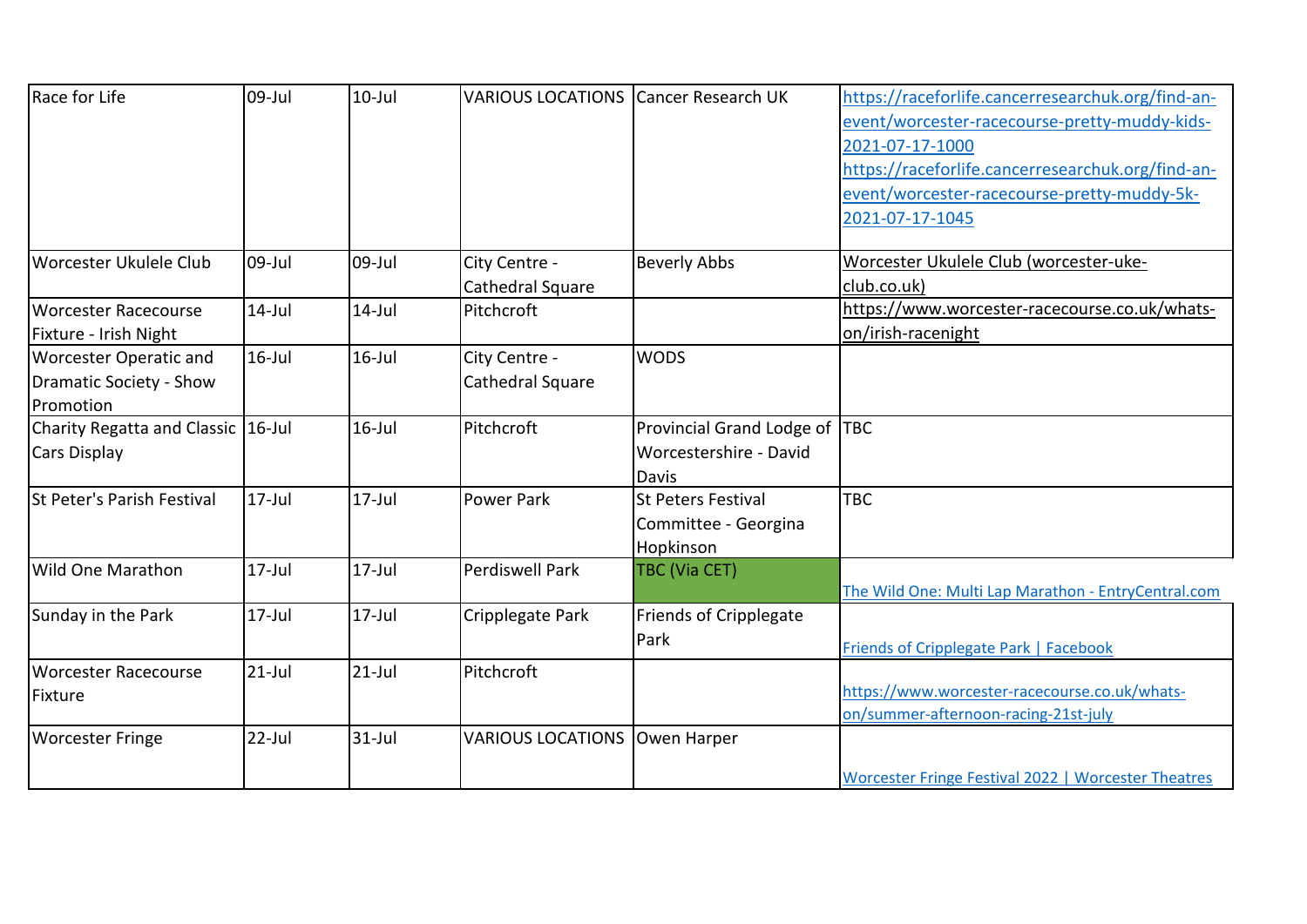| Commandery Summer Fun   26-Jul                                      |           | $01-Sep$ |                                     |                                                     | Commandery (inside) Museums Worcestershire www.museumsworcestershire.org.uk             |
|---------------------------------------------------------------------|-----------|----------|-------------------------------------|-----------------------------------------------------|-----------------------------------------------------------------------------------------|
| <b>Worcester High St Fine</b><br><b>Food Market</b>                 | 06-Aug    | 06-Aug   | City Centre - High<br>Street        | <b>Cotswold Markets</b>                             | https://www.cotswoldmarkets.com/worcester-<br>high-street-fine-food-gift                |
| Sunday in the Park                                                  | $07-Au$ g | 07-Aug   | Cripplegate Park                    | Friends of Cripplegate<br>Park                      | <b>Friends of Cripplegate Park   Facebook</b>                                           |
| Lakefest                                                            | 11-Aug    | 14-Aug   | <b>Eastnor Castle</b>               | <b>TBC</b>                                          | lakefest.co.uk                                                                          |
| Worcester High Street Arts   13-Aug<br>& Craft Market               |           | 13-Aug   | City Centre - High<br><b>Street</b> | <b>Cotswold Markets</b>                             | https://www.cotswoldmarkets.com/worcester-<br>high-street-craft                         |
| Worcester Festival                                                  | 13-Aug    | 29-Aug   | <b>VARIOUS LOCATIONS</b>            | Chris Jaeger                                        | https://www.worcesterfestival.co.uk/                                                    |
| <b>Worcester Cathedral Bell</b><br>Peal                             | $13$ -Aug | 13-Aug   | <b>Worcester Cathedral</b>          | <b>Worcester Cathedral</b><br>Guild of Bell Ringers | Worcester Bells   Worcester - the ringing city                                          |
| Tom Jones                                                           | 13-Aug    | 13-Aug   | Pitchcroft                          | TBC (Via CET)                                       | Tom Jones Tickets & Tour Dates   The Ticket Factory                                     |
| <b>Worcester Show and</b><br><b>Worcester Mela</b>                  | 14-Aug    | 14-Aug   | Pitchcroft                          | <b>Community Engagement</b><br>Team                 | www.worcestershow.org.uk                                                                |
| <b>Worcester Racecourse</b><br>Fixture                              | 17-Aug    | 17-Aug   | Pitchcroft                          |                                                     | https://www.worcester-racecourse.co.uk/whats-<br>on/gin-and-fizz-racenight              |
| Sunday in the Park                                                  | $21-Aug$  | $21-Aug$ | Cripplegate Park                    | <b>Friends of Cripplegate</b><br>Park               | Friends of Cripplegate Park   Facebook                                                  |
| <b>Worcester Racecourse</b><br>Fixture - Summer<br>afternoon racing | 23-Aug    | 23-Aug   | Pitchcroft                          |                                                     | https://www.worcester-racecourse.co.uk/whats-<br>on/summer-afternoon-racing-23rd-august |
| <b>Worcester Festival</b>                                           | 27-Aug    | 27-Aug   | City Centre - Outside<br>Guildhall  | Chris Jaeger                                        |                                                                                         |
| <b>Fake Festival</b>                                                | 27-Aug    | 27-Aug   | Pitchcroft                          | TBC (Via CET)                                       | https://www.fakefestivals.co.uk/2021/Worcester.<br>html                                 |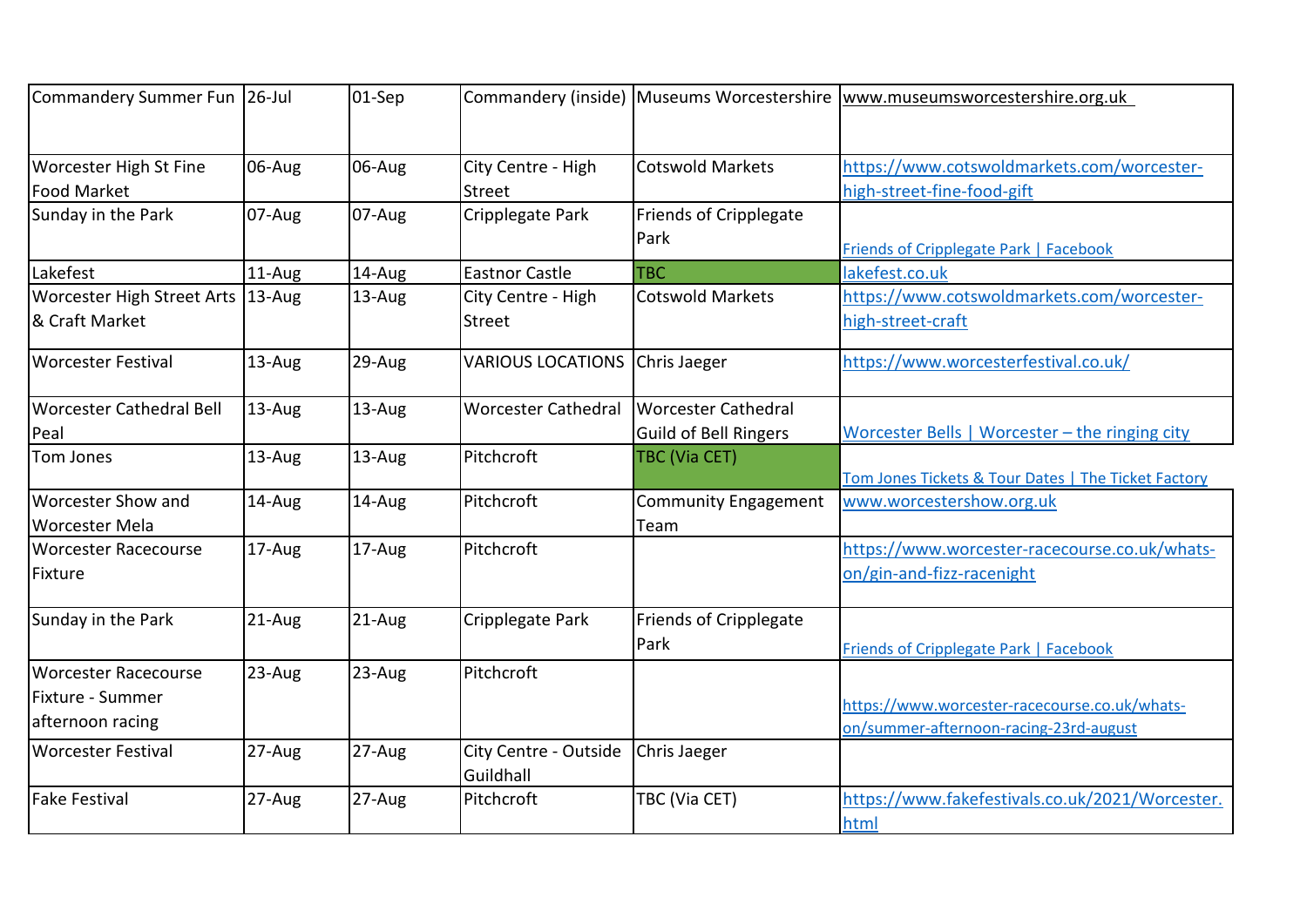| Pirate Adventures                                                             | 29-Aug     | 29-Aug |                                     | Commandery (inside) Museums Worcestershire   | www.museumsworcestershire.org.uk                                                            |
|-------------------------------------------------------------------------------|------------|--------|-------------------------------------|----------------------------------------------|---------------------------------------------------------------------------------------------|
| Worcester racecourse -<br>Summer evening racing                               | 31-Aug     | 31-Aug | Pitchcroft                          |                                              |                                                                                             |
| Worcester High St Fine<br>Food Market                                         | $ 03-Sep$  | 03-Sep | City Centre - High<br><b>Street</b> | <b>Cotswold Markets</b>                      | https://www.cotswoldmarkets.com/worcester-<br>high-street-fine-food-gift                    |
| <b>Worcester Cathedral Bell</b><br>Peal                                       | $ 03-Sep$  | 03-Sep | <b>Worcester Cathedral</b>          | Worcester Cathedral<br>Guild of Bell Ringers | Worcester Bells   Worcester - the ringing city                                              |
| <b>Worcester City Runs</b>                                                    | $ 03-$ Sep | 04-Sep | <b>VARIOUS LOCATIONS</b>            | Events of the North                          | https://worcestercityrun.com/<br>https://eventsofthenorth.com/event/worcester-<br>city-run/ |
| Sunday in the Park                                                            | 04-Sep     | 04-Sep | Cripplegate Park                    | <b>Friends of Cripplegate</b><br>Park        | Friends of Cripplegate Park   Facebook                                                      |
| Worcester High Street Arts 10-Sep<br>l& Craft Market                          |            | 10-Sep | City Centre - High<br><b>Street</b> | <b>Cotswold Markets</b>                      | https://www.cotswoldmarkets.com/worcester-<br>high-street-craft                             |
| Worcester Racecourse<br>lFixture - Summer<br>afternoon racing                 | 12-Sep     | 12-Sep | Pitchcroft                          |                                              | https://www.worcester-racecourse.co.uk/whats-<br>on/summer-afternoon-racing-12th-september  |
| <b>Worcester Music Festival</b>                                               | 16-Sep     | 18-Sep | <b>VARIOUS LOCATIONS</b>            | <b>Ant Robbins</b>                           | https://www.worcestermusicfestival.co.uk/                                                   |
| Worcester Paint Festival                                                      | 16-Sep     | 18-Sep | <b>VARIOUS LOCATIONS</b>            | <b>Worcester Paint Festival</b>              | https://www.facebook.com/WorcesterPaintFestiv<br>al/                                        |
| Sunday in the Park                                                            | 18-Sep     | 18-Sep | Cripplegate Park                    | Friends of Cripplegate<br>Park               | Friends of Cripplegate Park   Facebook                                                      |
| What is Life?: SCIENCE<br>Spectacular Sound and<br>Light Show (Working title) | 20-Sep     | 24-Sep | <b>Worcester Cathedral</b>          |                                              | https://www.worcestercathedral.co.uk/whats-<br>on#filter=*                                  |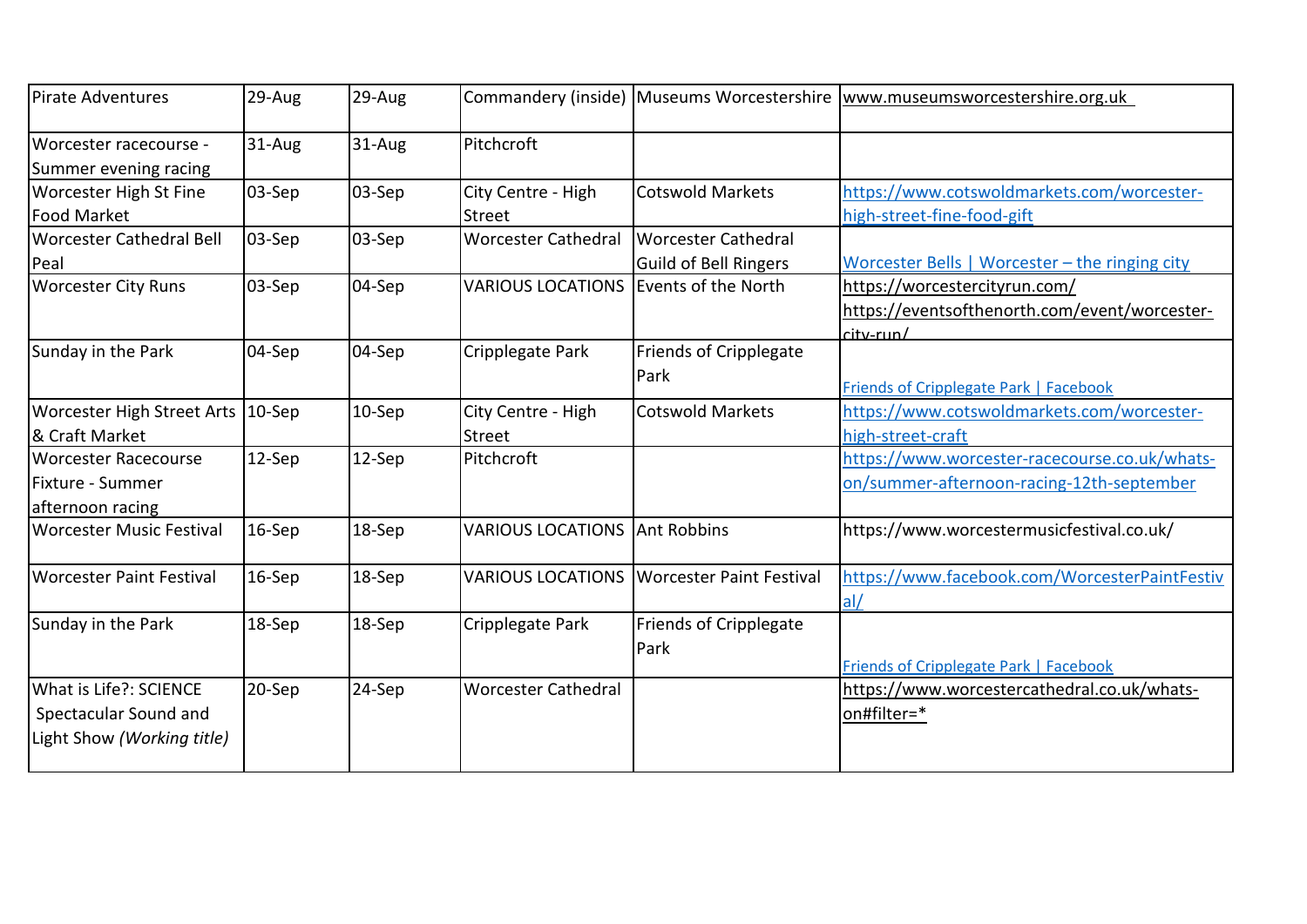| <b>Worcester Racecourse</b>          | 23-Sep | 23-Sep    | Pitchcroft                          |                                            | https://www.worcester-racecourse.co.uk/whats- |
|--------------------------------------|--------|-----------|-------------------------------------|--------------------------------------------|-----------------------------------------------|
| fixture - Autumn afternoon           |        |           |                                     |                                            | on/autumn-afternoon-racing-23rd-september     |
| racing                               |        |           |                                     |                                            |                                               |
| <b>Worcester High St Fine</b>        | 01-Oct | 01-Oct    | City Centre - High                  | <b>Cotswold Markets</b>                    | https://www.cotswoldmarkets.com/worcester-    |
| <b>Food Market</b>                   |        |           | <b>Street</b>                       |                                            | high-street-fine-food-gift                    |
| Sunday in the Park                   | 02-Oct | 02-Oct    | Cripplegate Park                    | Friends of Cripplegate                     |                                               |
|                                      |        |           |                                     | Park                                       | Friends of Cripplegate Park   Facebook        |
| Commandery After-Dark                | 04-Oct | 27-Oct    |                                     | Commandery (inside) Museums Worcestershire | www.museumsworcestershire.org.uk              |
| <b>Tours</b>                         |        |           |                                     |                                            |                                               |
| <b>Worcester Racecourse</b>          | 06-Oct | 06-Oct    |                                     |                                            | https://www.worcester-racecourse.co.uk/whats- |
| lfixture - Autumn afternoon          |        |           |                                     |                                            | on/autumn-afternoon-racing-6th-october        |
| racing                               |        |           |                                     |                                            |                                               |
| Worcester High Street Arts 08-Oct    |        | 08-Oct    | City Centre - High                  | <b>Cotswold Markets</b>                    | https://www.cotswoldmarkets.com/worcester-    |
| & Craft Market                       |        |           | <b>Street</b>                       |                                            | high-street-craft                             |
| <b>Worcester Racecourse</b>          | 19-Oct | 19-Oct    | Pitchcroft                          |                                            | https://www.worcester-racecourse.co.uk/whats- |
| fixture - Autumn afternoon<br>racing |        |           |                                     |                                            | on/autumn-afternoon-racing-19th-october       |
| Mad Scientist Mayhem &               | 22-Oct | 30-Oct    |                                     | Commandery (inside) Museums Worcestershire | www.museumsworcestershire.org.uk              |
| <b>Monster Trails</b>                |        |           |                                     |                                            |                                               |
| Vegan Market                         | 22-Oct | $22$ -Oct | City Centre -                       |                                            | https://www.veganmarkets.co.uk/               |
|                                      |        |           | Cathedral Square and                |                                            |                                               |
|                                      |        |           | High St                             |                                            |                                               |
| <b>Virtual Time Travel</b>           | 27-Oct | 27-Oct    | VARIOUS LOCATIONS Sheena payne Lunn |                                            |                                               |
| Worcester Racecourse                 | 27-Oct | 27-Oct    |                                     |                                            | https://www.worcester-racecourse.co.uk/whats- |
| fixture - Autumn afternoon           |        |           |                                     |                                            | on/autumn-afternoon-racing-27th-october       |
| racing                               |        |           |                                     |                                            |                                               |
| Worcester High St Fine               | 05-Nov | 05-Nov    | City Centre - High                  | <b>Cotswold Markets</b>                    | https://www.cotswoldmarkets.com/worcester-    |
| Food Market                          |        |           | Street                              |                                            | high-street-fine-food-gift                    |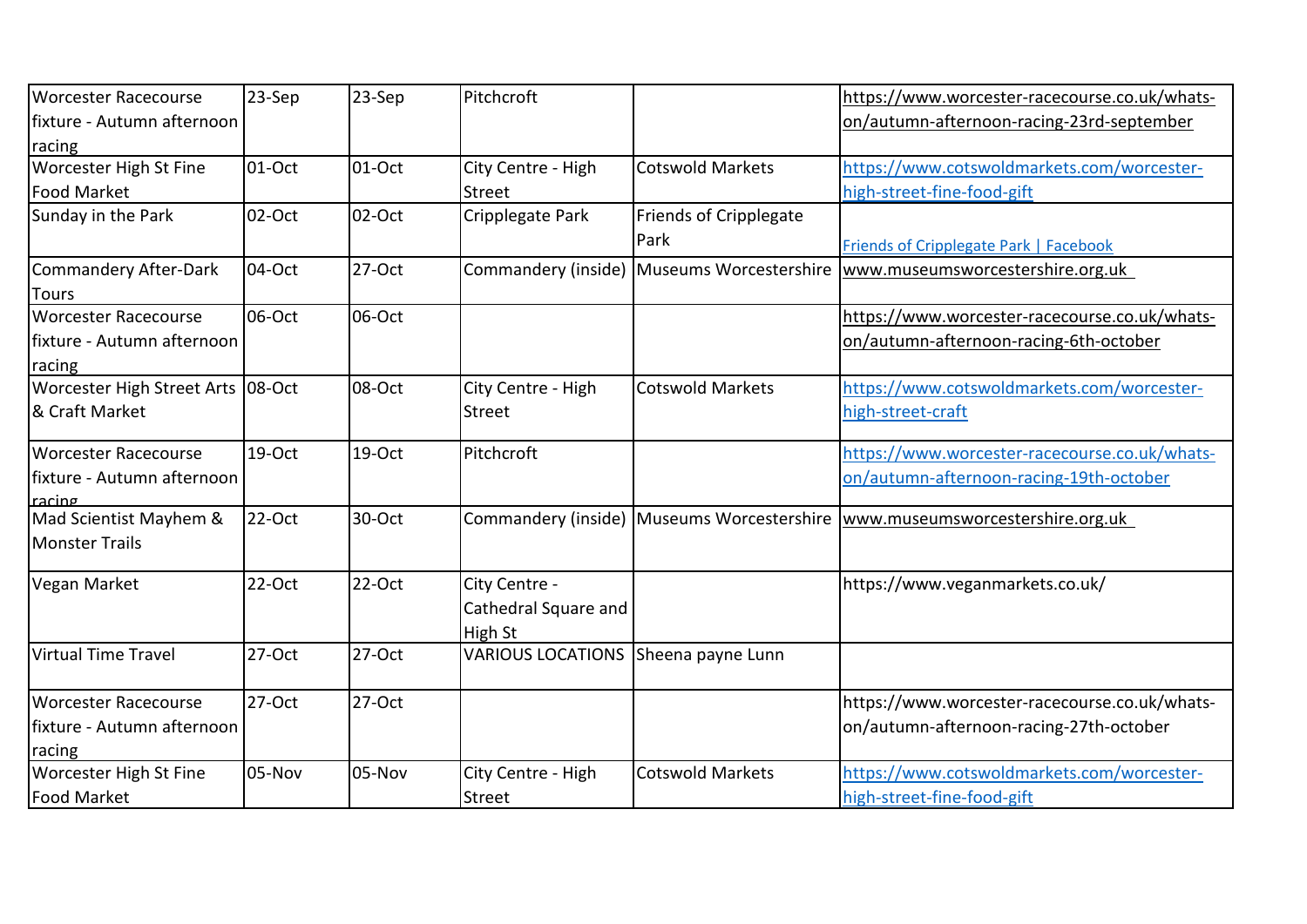| Worcester High Street Arts   12-Nov |           | 12-Nov    | City Centre - High         | <b>Cotswold Markets</b>                    | https://www.cotswoldmarkets.com/worcester-      |
|-------------------------------------|-----------|-----------|----------------------------|--------------------------------------------|-------------------------------------------------|
| & Craft Market                      |           |           | <b>Street</b>              |                                            | high-street-craft                               |
| Worcester Cathedral Bell            | 13-Nov    | 13-Nov    | <b>Worcester Cathedral</b> | <b>Worcester Cathedral</b>                 |                                                 |
| Peal                                |           |           |                            | <b>Guild of Bell Ringers</b>               | Worcester Bells   Worcester - the ringing city  |
| <b>G4 Christmas Concert</b>         | 18-Nov    | 18-Nov    | <b>Worcester Cathedral</b> |                                            | https://www.worcestercathedral.co.uk/whats-     |
|                                     |           |           |                            |                                            | on#filter=*                                     |
| World Cup Qatar 2022                | 21-Nov    | 18-Dec    | VARIOUS LOCATIONS N/a      |                                            |                                                 |
|                                     |           |           |                            |                                            | https://www.fifa.com/tournaments/mens/worldc    |
|                                     |           |           |                            |                                            | up/qatar2022/qualifiers                         |
| Worcester Cathedral Bell            | 26-Nov    | 26-Nov    | <b>Worcester Cathedral</b> | <b>Worcester Cathedral</b>                 |                                                 |
| Peal                                |           |           |                            | <b>Guild of Bell Ringers</b>               | Worcester Bells   Worcester - the ringing city  |
| Christmas Light Switch On           | 26-Nov    | 26-Nov    | City Centre -              | <b>City Council</b>                        | https://www.visitworcester.co.uk/christmas-in-  |
|                                     |           |           | Cathedral Square and       |                                            | worcester/                                      |
|                                     |           |           | High St                    |                                            |                                                 |
| Worcester Victorian                 | 01-Dec    | 04-Dec    | <b>VARIOUS LOCATIONS</b>   | <b>City Council</b>                        | https://www.worcesterchristmasfayre.co.uk/thefa |
| Christmas Fayre                     |           |           |                            |                                            | vre/                                            |
| Christmas Fayre in the              | 02-Dec    | 04-Dec    | <b>Worcester Cathedral</b> |                                            | https://www.worcestercathedral.co.uk/whats-     |
| Cloister - TBC                      |           |           |                            |                                            | on#filter=*                                     |
| <b>I</b> Christmas Tree Festival    | 08-Dec    | $01$ -Jan | <b>Worcester Cathedral</b> |                                            | https://www.worcestercathedral.co.uk/whats-     |
| (start date tbc)                    |           |           |                            |                                            | on#filter=*                                     |
| <b>Worcester High St Festive</b>    | 09-Dec    | $11-Dec$  | City Centre - High         | <b>Cotswold Markets</b>                    | https://www.cotswoldmarkets.com/                |
| <b>Craft Market</b>                 |           |           | <b>Street</b>              |                                            |                                                 |
| Christmas at The                    | 10-Dec    | 22-Dec    |                            | Commandery (inside) Museums Worcestershire | www.museumsworcestershire.org.uk                |
| Commandery                          |           |           |                            |                                            |                                                 |
| <b>Worcester High St Festive</b>    | $16$ -Dec | 18-Dec    | City Centre -              | <b>Cotswold Markets</b>                    | https://www.cotswoldmarkets.com/                |
| Food & Gift Market                  |           |           | Cathedral Square and       |                                            |                                                 |
|                                     |           |           | High St                    |                                            |                                                 |
| Christmas at Worcester              | 17-Dec    | 25-Dec    | <b>Worcester Cathedral</b> |                                            | https://www.worcestercathedral.co.uk/whats-     |
| Cathedral                           |           |           |                            |                                            | on#filter=*                                     |